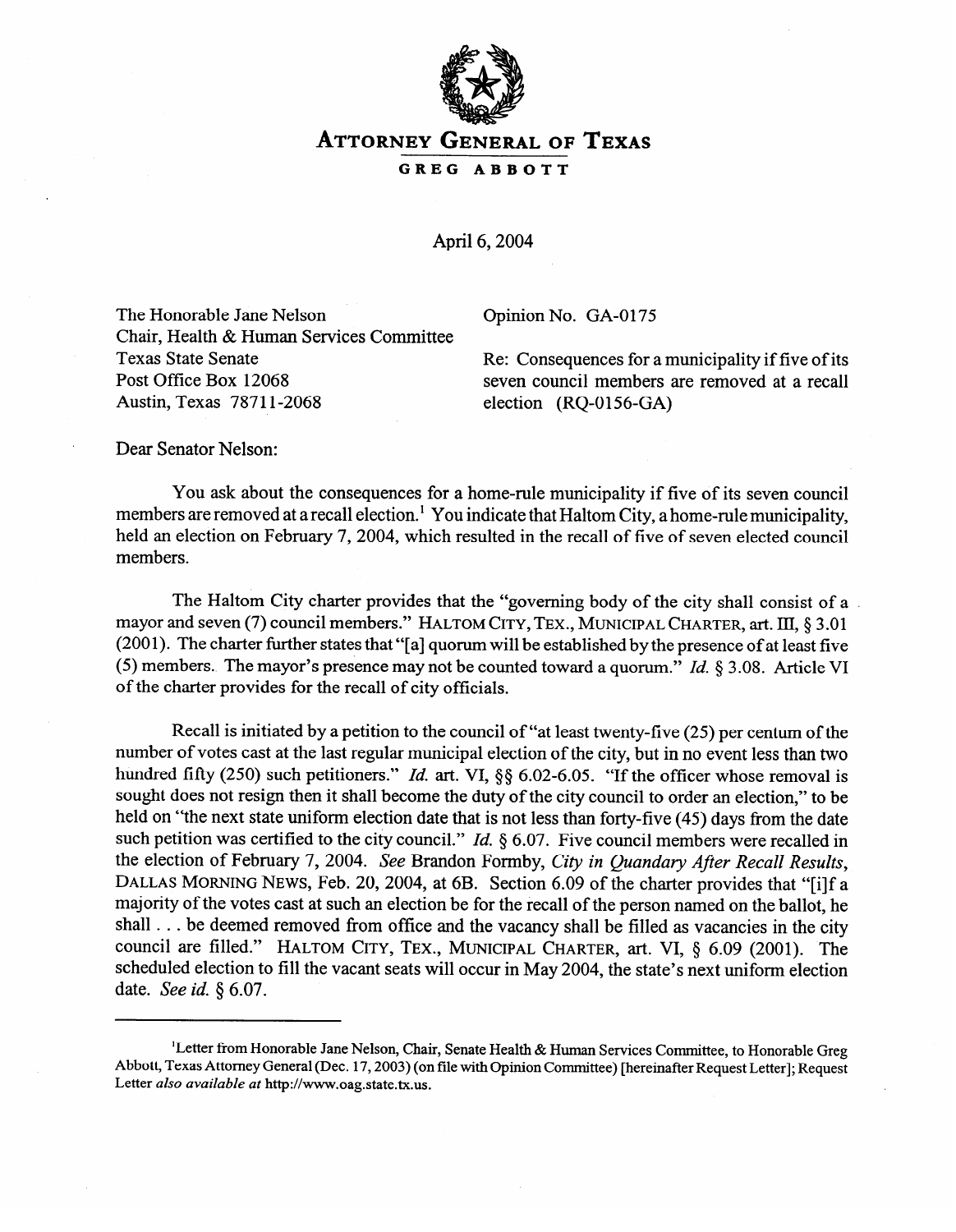You first ask whether each of the five council members who were removed by the voters "continue to serve in office under Article 16, Section 17 of the Texas Constitution until his successor is elected and qualifies at the next regular election in May of 2004." Request Letter, *supra* note 1, at 2. That provision declares that "[a]11 officers within this State shall continue to perform the duties of their offices until their successors shall be duly qualified." TEX. CONST. art. XVI, § 17. In *Willmann v. City of San Antonio,* 123 S.W.3d 469 (Tex. App.-San Antonio 2003, pet. denied), the court considered a complaint of three San Antonio municipal judges who challenged a city ordinance providing that "all persons presently holding an appointed position as judge but who were not listed in the ordinance would not be reappointed to their office." *Id.* at 472. The court, citing *Manning v. Harlan,* 122 S.W.2d 704,707 (Tex. Civ. App.-El Paso 1938, writ dism'd), held that "the right to holdover does not reside in one who has been removed from office," and that the ordinance in question "effectively removed appellants from office." Willmann, 123 S.W.3d at 481.<sup>2</sup> In the situation you pose, the five council members have been removed from office not merely by operation of a municipal ordinance, but by the voters in an election held pursuant to a city charter provision that provided for the recall of municipal officers. The electorate expressed a clear desire that these individuals were to be immediately ousted from their respective offices. We conclude that the five council members who have been removed from office by the voters do not hold over until their successors have been elected and qualified. Rather, they ceased to hold office as of the date the successors have been elected and qualified. Rather, they ceased to hold office as of the date the results of the recall election were certified. Were we to find otherwise, the will of the voters would be thwarted.

Your second question is premised upon a "yes" answer to your first question. Accordingly, we need not address it.

Finally, you ask whether, following the removal of the five council members, a quorum of the council exists to conduct business until the May 2004 election. The Open Meetings Act, chapter 551 of the Government Code, defines "quorum" as "a majority of a governmental body, unless defined differently by applicable law or rule or the charter of a governmental body." TEX. GOV'T CODE ANN. § 551.001(6) (Vernon Supp. 2004). As we have noted, section 3.08 of the Haltom City. municipal charter defines "quorum" as "the presence of at least five (5) members," adding that the "mayor's presence may not be counted toward a quorum." HALTOM CITY, TEX., MUNICIPAL CHARTER, art. III, § 3.08 (2001). Moreover, a quorum of a governmental body established by statute. or, in this case, by a municipal charter, is not reduced by virtue of a vacancy. See Tex. Att'y Gen Op. No. MW-562 (1982) at 3 (quorum of a board remains at all times a majority of the authorized Op. No. MW-562 (1982) at 3 (quorum of a board remains at all times a majority of the authorized

<sup>&</sup>lt;sup>2</sup>You suggest that *Willmann* stands for the proposition that "when a person is removed from office, he does not continue to serve under Article 16, Section 17 of the Texas Constitution, unless there is 'inconvenience' that the public would suffer if the officer does not continue to serve until the next election." Request Letter, supra note 1, at 3. Willmann does not stand for this proposition, however. The court, after holding that article XVI, section 17 does not apply to a person who has been removed from office, states that "no vacancy occurred in the office of municipal court judge that resulted in public inconvenience to warrant the application of Article 16, Section 17 of the Texas Constitution." Willmann, 123 S.W.3d at 481. The court apparently added this language to address the interpretative commentary to article XVI, section 17 which states that "this provision was placed in the Texas Constitution, in part, to 'prevent public convenience from suffering because of a vacancy in the office." Id. As it stands, however, no legal standard of "public inconvenience" exists in Texas, and the application of any such standard would of necessity have to be made by a court, rather than by this office.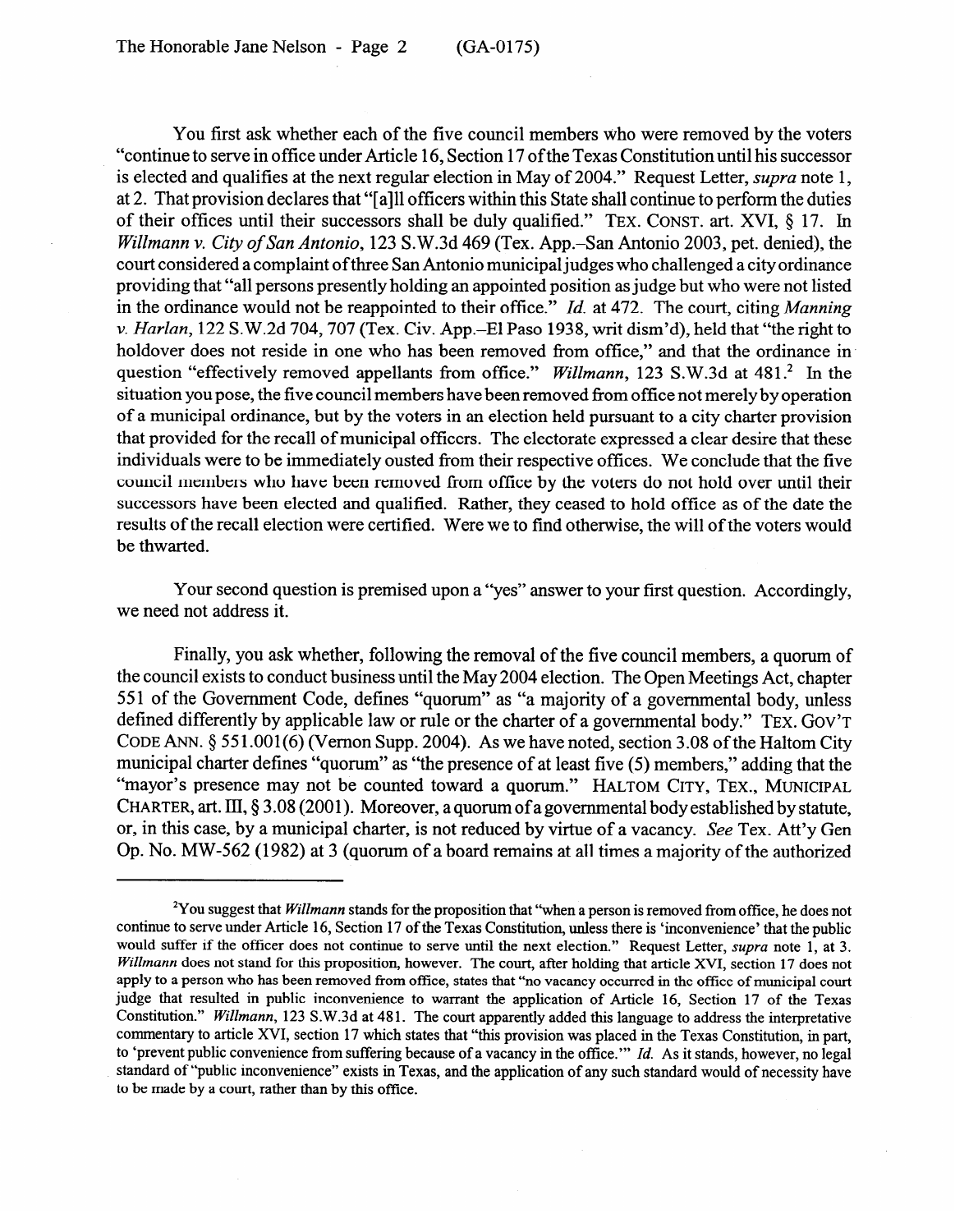membership, although there are vacancies on a board) (citing *Thomas v. Abernathy County Line Indep. Sch. Dist., 290* S.W. 152,153 (Tex. Comm'n App. 1927, judgm't adopted)). *Accord Walker v. Walter,* 241 S.W. 524 (Tex. Civ. App.-Fort Worth 1922, no writ); Tex. Att'y Gen. Op. No. JM-1127 (1989) at 4. As of this date, only two positions on the Haltom City municipal council are occupied. A quorum, as we have noted, consists of five members. Consequently, the charter prevents the convening of a quorum of the council until at least three of the five vacancies on the council have been filled. As you indicate, this situation will be resolved by the May 2004 election.